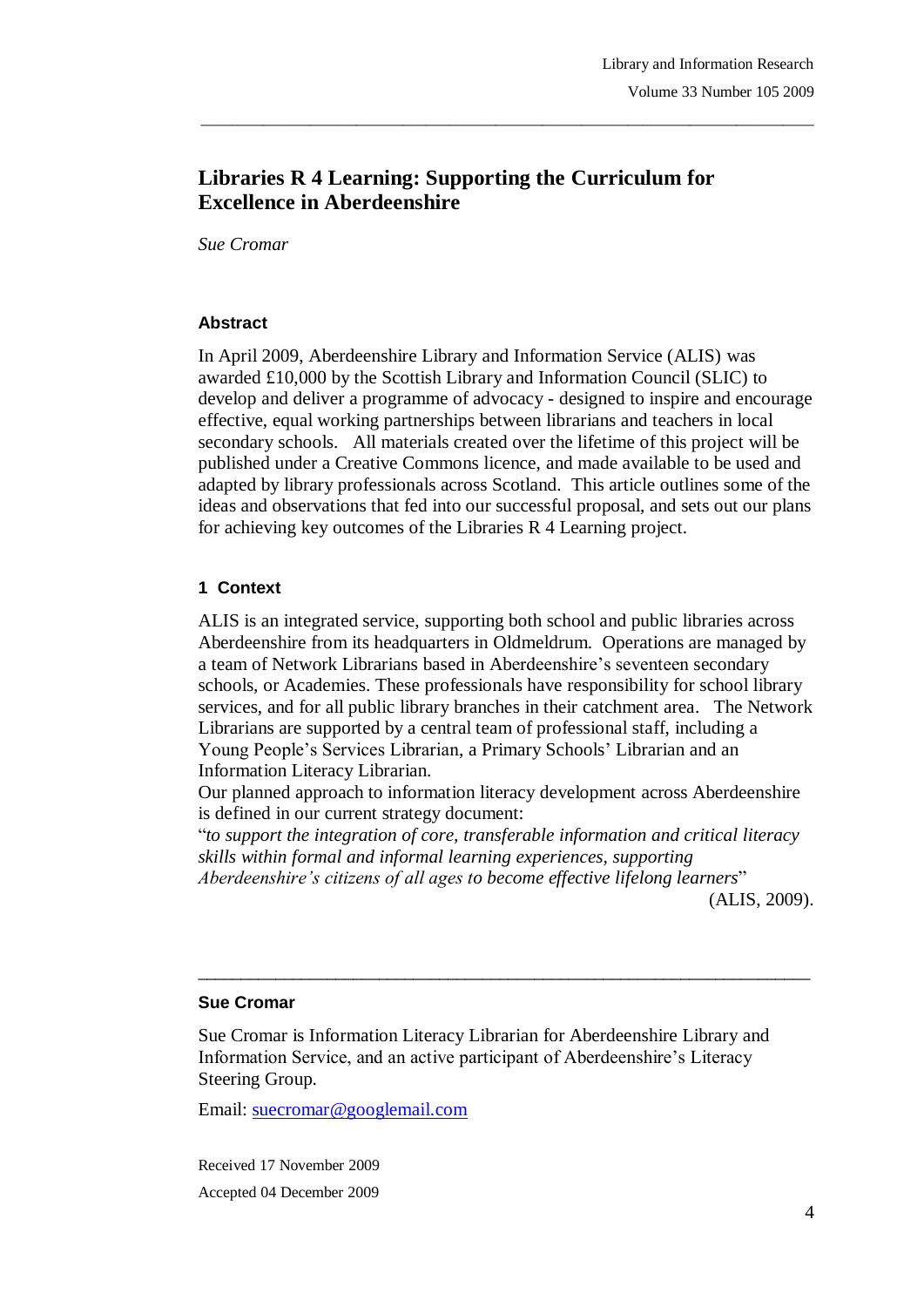Over the last ten years, our librarians have used centrally produced workbooks and other support materials with first year pupils, covering a variety of basic information skills. By making these materials available for use in every Academy, our intention had been to ensure that Aberdeenshire"s pupils received the same breadth of instruction, whichever school they attended. However, while some Network Librarians were allocated several hours (generally from timetabled English lessons) to work through the materials with pupils, others were given very little time and were restricted to covering the essentials of Dewey, alphabetical order and library orientation.

\_\_\_\_\_\_\_\_\_\_\_\_\_\_\_\_\_\_\_\_\_\_\_\_\_\_\_\_\_\_\_\_\_\_\_\_\_\_\_\_\_\_\_\_\_\_\_\_\_\_\_\_\_\_\_\_\_\_\_\_\_\_\_\_\_\_\_\_\_\_\_\_\_\_\_\_\_\_\_

With few exceptions, information literacy sessions had been delivered as one-off events, usually confined to the first few weeks of S1, and were rarely reinforced or developed as pupils progressed through the school. This was very much a bolton approach, often bearing little relation to the rest of the curriculum. Not surprisingly, librarians reported that pupils often seemed unable to relate what they had learned – way back at the start of their first term – to the topic investigations or research tasks set by their class teachers.

Some Academies had already begun to work towards a more effective model, where information and critical literacy skills are situated within meaningful classroom activities or real-life situations across all subjects and year groups, and Network Librarians are full partners in the development and delivery of learning materials. Our strategy is to develop this approach across all schools in Aberdeenshire.

### **2 Perceptions**

Since coming into post as Information Literacy Librarian in October 2008 I"ve visited all our Academies, have seen some innovative and imaginative practice around information literacy support, and witnessed some inspirational teacher librarian partnerships in action. However, the impact of information literacy interventions has varied greatly across Aberdeenshire. To take our new strategy forward, Network Librarians must overcome barriers grounded in outdated and inaccurate – but deeply rooted – perceptions around the role of school librarians in learning and teaching. These professionals are often cast firmly in the role of support staff, considered to be serving a purely functional role in the school, and unlikely to be taken seriously as potential collaborators.

### **3 The Curriculum for Excellence – an ideal opportunity for partnership**

Scottish schools are in the process of implementing the Curriculum for Excellence, a new and transformational approach to learning and teaching which aims "to ensure that all the children and young people of Scotland develop the attributes, knowledge and skills they will need if they are to flourish in life, learning and work, now and in the future" (Learning and Teaching Scotland, 2009a). The curriculum has been redesigned to provide pupils with a broad general education and places a strong emphasis on the development of skills as "a sound basis for their development as lifelong learners in their adult, social and working lives" (Learning and Teaching Scotland, 2009b). Cross-cutting themes of health and wellbeing, literacy and numeracy ensure that skills for learning and life are embedded within all subject areas from preschool onwards.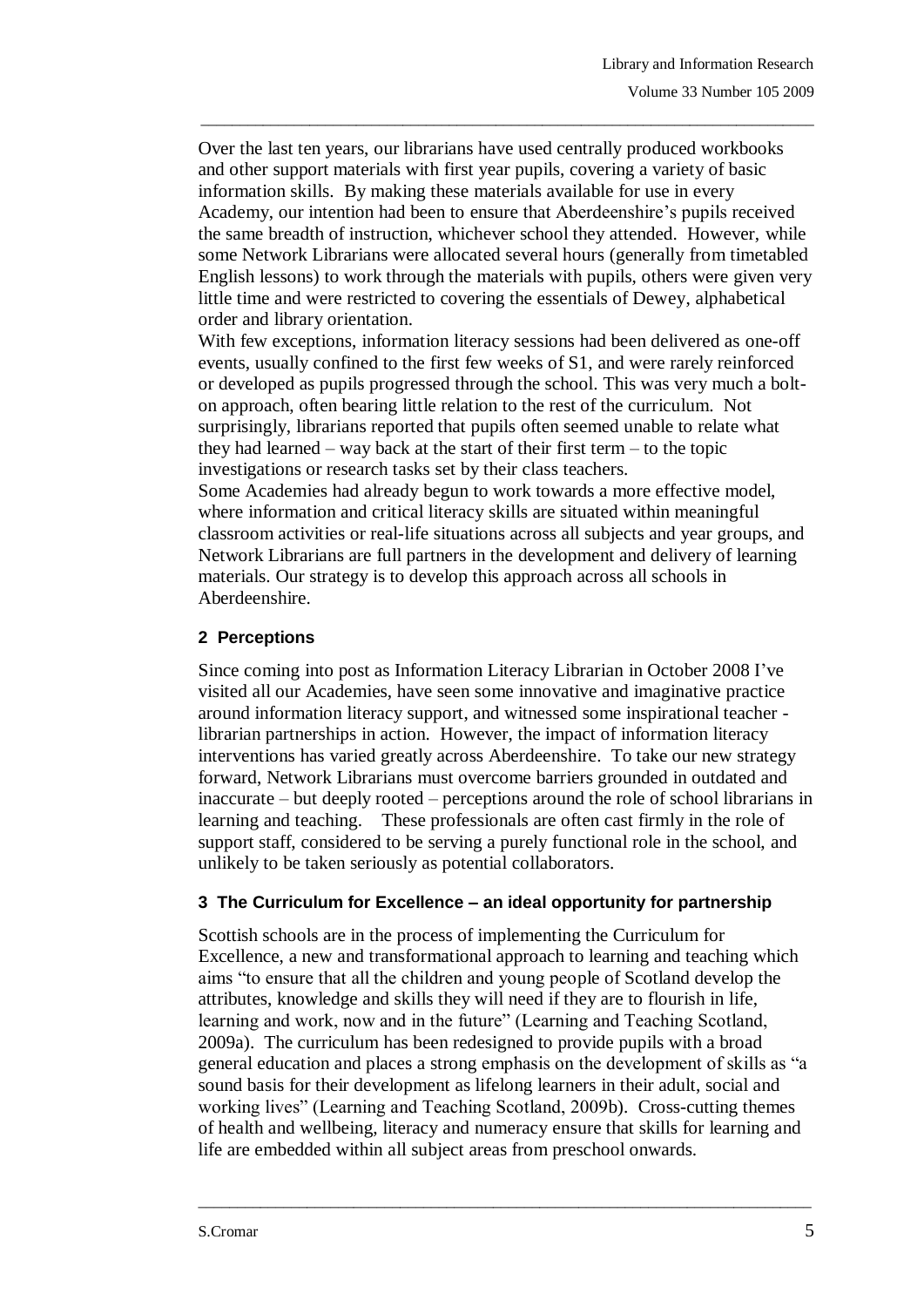For the first time in their professional lives, many secondary school teachers are being asked to take account of pupils' literacy experiences in their own subject area. Scientists and mathematicians, for example, are faced with the problem of how to develop pupils' reading, writing, listening and talking experiences in their laboratory or classroom. They are not expected to manage these changes in isolation, however, but in partnership with "a range of practitioners, including those who work in school library resource centres, who make an enormous contribution to the development of the literacy skills of children and young people" (Learning & Teaching Scotland, 2009c). Teachers are actively encouraged to team up with professionals beyond the classroom to create real and relevant experiences for their pupils which will help them develop and apply literacy skills in a wide range of contexts.

\_\_\_\_\_\_\_\_\_\_\_\_\_\_\_\_\_\_\_\_\_\_\_\_\_\_\_\_\_\_\_\_\_\_\_\_\_\_\_\_\_\_\_\_\_\_\_\_\_\_\_\_\_\_\_\_\_\_\_\_\_\_\_\_\_\_\_\_\_\_\_\_\_\_\_\_\_\_\_

School librarians across Scotland recognise that this period of change presents a golden opportunity to forge meaningful, effective working partnerships with teaching staff - to "get out there and start knocking on doors", become "part of the solution". (Blane, 2009). The Libraries R 4 Learning project was conceived to support our local Network Librarian team to do just that. We are also keen to share good practice with schools and Local Authorities elsewhere.

### **4 Project aims**

Our core aim is to raise the profile of Network Librarians as partners in developing and delivering experiences and outcomes within and beyond the classroom, especially those which relate to literacy across the curriculum. "Literacy across learning" outcomes are organised within the headings of *reading, writing, listening and talking,* then by further subdivisions which include *finding and using information*, and *understanding, analysing and evaluating*. A number of these outcomes and experiences include statements which relate directly to information literacy, for example:

*"To help me develop an informed view, I am exploring the techniques used to influence my opinion. I can recognise persuasion and assess the reliability of information and credibility and value of my sources"*. (LIT 3-18a) *" …. I recognise when it is appropriate to quote from sources and when I should put points into my own words. I can acknowledge my sources appropriately".* (LIT 3-25a)

(Learning and Teaching Scotland, 2009d) We will bring academics and school library staff together for planning and development events designed to get teaching staff reflecting on the ways in which librarians can support their work with pupils, and on how they could collaborate to develop learning experiences. It is essential that we develop the skills and confidence of our Network Librarians as advocates of their service – and themselves as competent professionals – and improve their working knowledge of the curriculum. Finally, we hope to inspire effective, equal working partnerships, established to solve common concerns around, for example, plagiarism and critical literacy skills.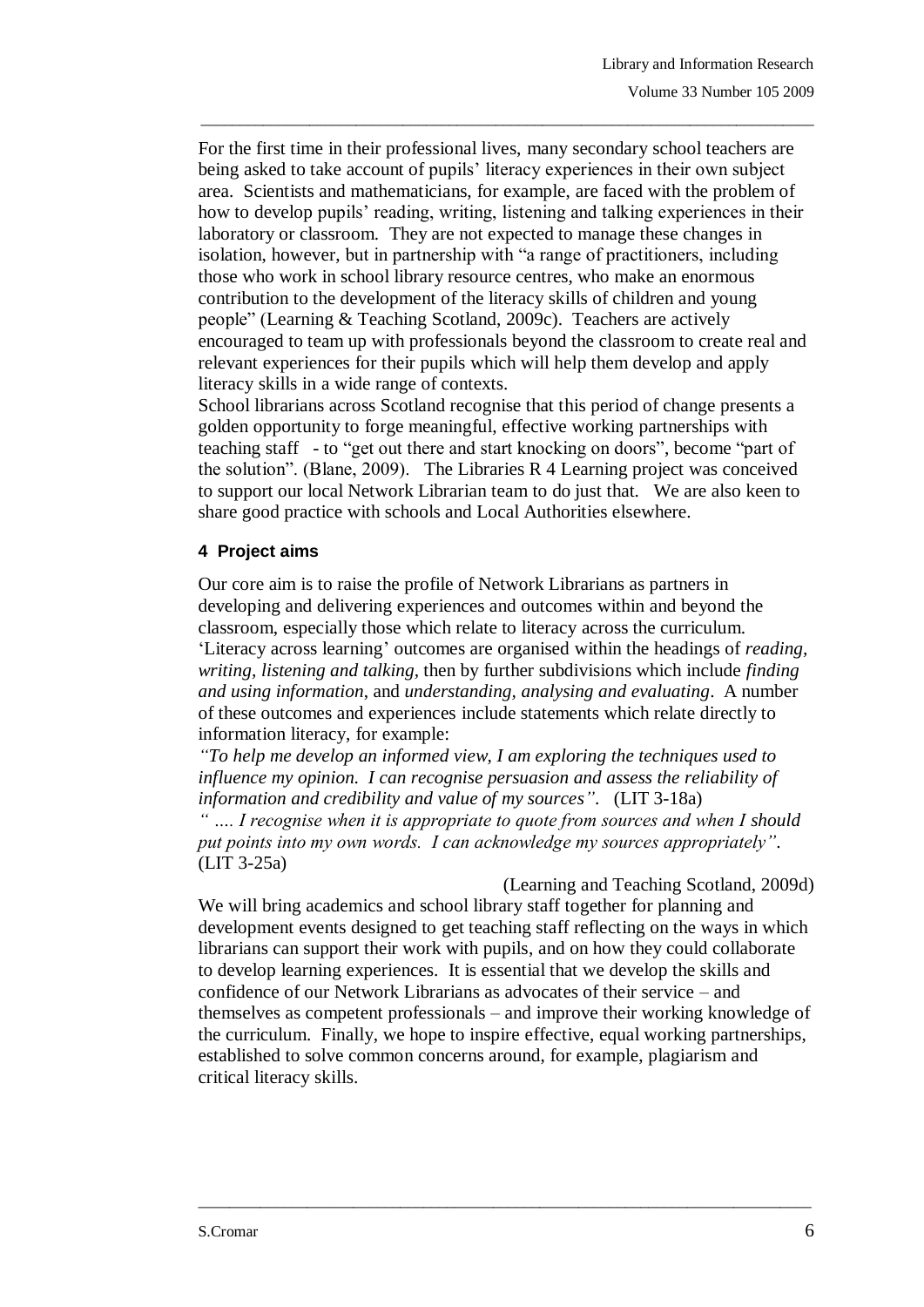### **5 Why advocacy?**

With the support of Gilian Dawson from the University of Aberdeen, our Network Librarians have already begun to look at the concepts of advocacy and relationship marketing, and how they can be applied in schools. It is not our intention to run a traditional 'here we are, we're great, come and get us' marketing campaign. Instead, we"re looking at how we can nurture and sustain relationships at the "chalk-face". We must get across that librarians are well equipped to support their teaching colleagues through the process of integrating literacy across learning – sharing the load, saving them time, ensuring that key curriculum outcomes and experiences are met. We also aim to convey the message that information and critical literacy skills are relevant for life, not just for libraries!

\_\_\_\_\_\_\_\_\_\_\_\_\_\_\_\_\_\_\_\_\_\_\_\_\_\_\_\_\_\_\_\_\_\_\_\_\_\_\_\_\_\_\_\_\_\_\_\_\_\_\_\_\_\_\_\_\_\_\_\_\_\_\_\_\_\_\_\_\_\_\_\_\_\_\_\_\_\_\_

### **6 Project outcomes and outputs**

Training in advocacy and relationship marketing skills for our Network Librarians and Young People"s Services staff has already begun. Within the next few weeks, some staff will receive multimedia production and editing training, after which we will begin to produce a bank of materials to support CPD activities in schools. Our project outputs will include a series of presentations and short multimedia clips for use with teachers, school management teams and curriculum planners. The materials will focus on the integration of information literacy skills across formal and informal learning, and everyday life situations. There will be a strong emphasis on partnership, and the added value which professional librarians can bring to planning for learning and teaching.

# **7 Why multimedia?**

The production of a series of individual film clips will be one of the core outputs of this project. As librarians, we can talk passionately and at length to our teaching colleagues about the value of information skills and their place in the curriculum, but much of what we have to say is "second hand news". We believe it"s time that our audience heard about the value of information literacy skills "from the horse"s mouth" - from learners and practitioners in the "real world" who exploit these skills on a daily basis.

Writing on the crucial importance of advocacy in promoting the development of information literacy across learning, Peter Godwin asserts that "[we] must get the message across simply and forcefully …. using well illustrated material with punchy examples of where IL counts" (Godwin, 2009, 3). This is precisely what we hope to achieve by using multimedia to present our case. In this instance, our 'message' is the importance of information literacy skills in a range of situations. and the role that librarians can play in supporting literacy across learning. Our aim is to create something inspirational, memorable, thought-provoking and engaging – and flexible, so that materials can be used as a whole or as individual sound-bites.

Video clips will include interviews with academics, school and university librarians, curriculum managers, learners, employers, and professionals such as journalists, scientists and health workers. Along with any other documentation we produce over the life of this project, all video clips will be made available to download as Creative Commons materials from the Slainte website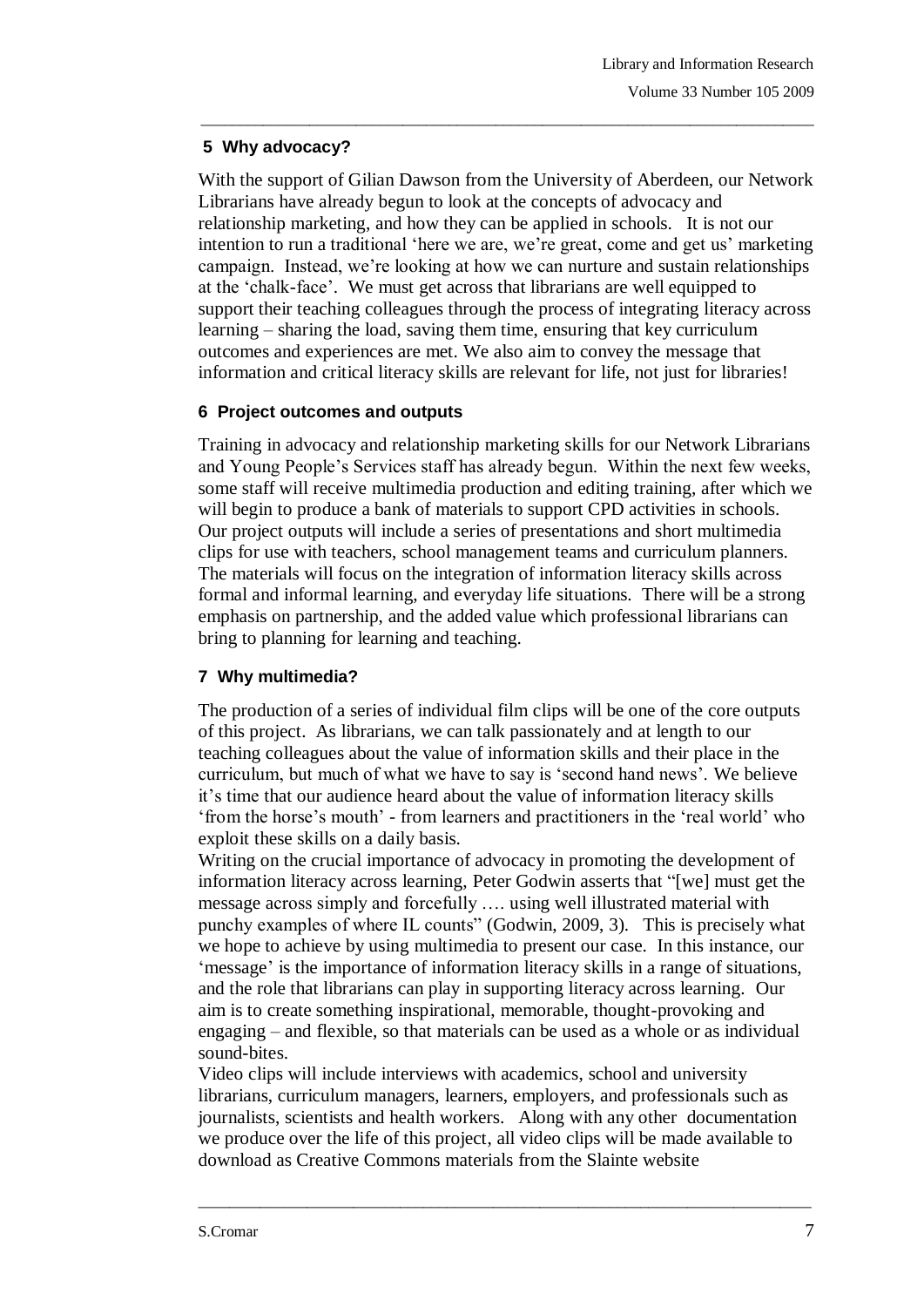[\(www.slainte.org.uk\)](file:///C:/Documents%20and%20Settings/Mum/Local%20Settings/Application%20Data/Opera/Opera/temporary_downloads/www.slainte.org.uk) – an online community for library and information professionals in Scotland – to be used as a complete package, or adapted as required by other library and information practitioners.

\_\_\_\_\_\_\_\_\_\_\_\_\_\_\_\_\_\_\_\_\_\_\_\_\_\_\_\_\_\_\_\_\_\_\_\_\_\_\_\_\_\_\_\_\_\_\_\_\_\_\_\_\_\_\_\_\_\_\_\_\_\_\_\_\_\_\_\_\_\_\_\_\_\_\_\_\_\_\_

### **8 Next steps**

From November 2009, we will plan and produce our DVD and compile other support materials for both school librarians and teaching staff. A training and development day will be held in the Spring of 2010 to bring Network Librarians together with curriculum managers and Literacy Co-ordinators from each of the Academies. The aim of the event will be to investigate practical ways in which information and critical literacy skills can be integrated within classroom practice, and how teacher-librarian partnerships could be encouraged and supported in schools. When all project training and development events have taken place, we will translate our outcomes into some guidelines for school librarians and academics relating to advocacy, partnership working and integrating literacy across learning.

The first project outputs – a set of CPD materials for use with teaching staff and curriculum managers - will be published online by the end of April 2010, followed shortly afterwards by a variety of multimedia materials. Finally, our Network Librarian team will pilot these in schools across Aberdeenshire and an evaluation will be included in our final project report. We are grateful to SLIC for giving us this opportunity to transform our service in the schools sector and hope our experiences will be of relevance and value to the rest of the Scottish library and information community and beyond.

# **References**

Aberdeenshire Library and Information Service (2009) *Draft information literacy strategy.*

Blane, D. (2009) 'Librarians should get out there ... and start knocking on doors', *Times Educational Supplement* [online], 6 February. URL:

<http://www.tes.co.uk/article.aspx?storycode=6008405> [accessed 22.7.09]. Godwin, P. (2009) *Information literacy "sans frontieres"*. URL:

[http://librariesofthefuture.jiscinvolve.org/files/2009/03/information-literacy](http://librariesofthefuture.jiscinvolve.org/files/2009/03/information-literacy-_sans-frontieres_.doc) sans-frontieres .doc [accessed 23.10.09].

Learning and Teaching Scotland (2009a) *Building the curriculum 4: skills for learning, skills for life and skills for work*. URL:

[http://www.ltscotland.org.uk/curriculumforexcellence/buildingthecurriculum/guid](http://www.ltscotland.org.uk/curriculumforexcellence/buildingthecurriculum/guidance/btc4/index.asp) [ance/btc4/index.asp](http://www.ltscotland.org.uk/curriculumforexcellence/buildingthecurriculum/guidance/btc4/index.asp) [accessed 9 .11.09].

Learning and Teaching Scotland (2009b) *Curriculum for excellence purposes and aims: improving learning*. URL:

[http://www.ltscotland.org.uk/curriculumforexcellence/curriculumoverview/aims/i](http://www.ltscotland.org.uk/curriculumforexcellence/curriculumoverview/aims/index.asp) [ndex.asp](http://www.ltscotland.org.uk/curriculumforexcellence/curriculumoverview/aims/index.asp) [accessed 23 10.09].

Learning and Teaching Scotland (2009c) *Literacy across learning: principles and practice*. URL: